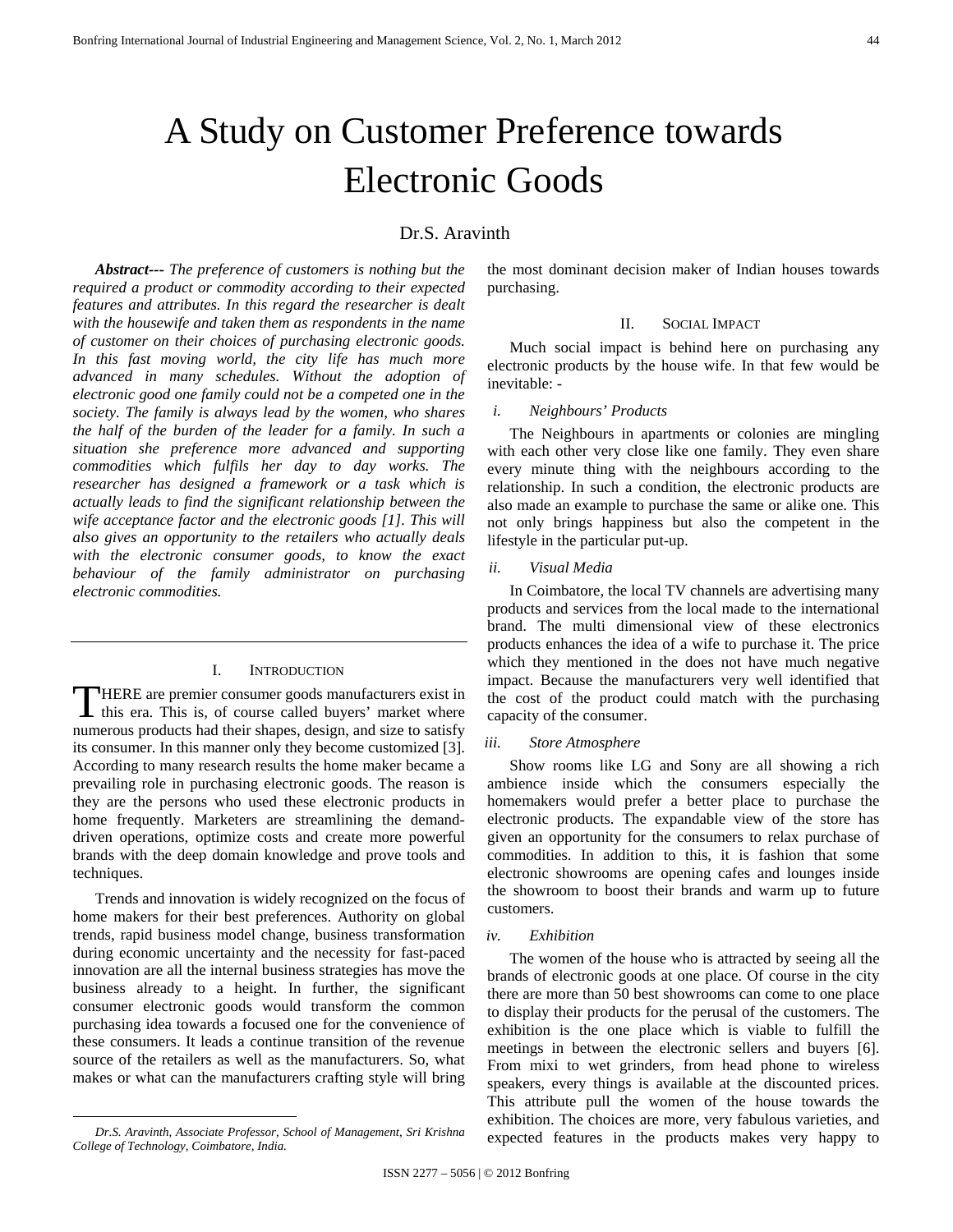purchase it.

#### *v. Online Purchasing*

If the consumers would have a clear idea about the product that would have been purchased in online is the best convenient view. A satisfied customer is a loyal customer. If the first online purchasing of the consumer would brought a satisfaction then that would bring the continuous purchasing as well as the loyalty towards that product and website. Behind this it is an innovative idea, because it minimizes the travelling time from home to the shop, minimizing expenditures reduce the involvement of the sales person and an easy pay. It is a 24x7 purchasing mode [6].

# *A. Objectives*

- a. To study about the impact factors of electronic goods by the consumers related with home makers.
- b. To examine about the relationship between the demographic issues with the acquiring strategies.
- c. To study about the varieties and the preference of consumers towards the varieties.
- d. To identify with the usage of electronics goods by the women of the house.
- e. To recognize about the opinion of consumers related with price, quality, package and quantity.

#### *B. Limitations*

- a. Only a short span of time period have been used to collect the data.
- b. The researcher is actually explained about the research and its objectives and face many complicated issues to receive the data from the home makers.
- c. The researcher has used the apartment and well settled areas in coimbatore city level.

#### *C. Hypothesis*

- a. The Experience of the women in the wife accepting factor may have relationship with the purchasing of the electronic goods.
- b. There is significant relationship between the experience and the time of purchase of the electronic commodities.
- c. There is significant relationship between price of the product and expected feature of the electronic goods.

#### *D. Tools Used*

- a. Frequencies analysis
- b. Ratio Statistics and investigation
- c. One way ANOVA
- d. Weighted estimation (Weight Least Square Analysis)
- e. Two step Cluster Analysis
- f. Factor Analysis
- g. X-Bar, R, chart for cases of units

# III. LITERATURE REVIEW

P. Konje [10], This research is actually exists in Zimbabwe in where the imports are more than 90% of the household electrical goods. The manufacturers contribute less than 10% of the household electrical goods which is actually required for the people. The electronic appliances like Refrigerators and induction stove are basically imported from South Africa and from Dubai. Manufacturers of these products In Zimbabwe import about 80% of their inputs. Only 20% of raw materials are available in this country and contribution of this manufacturers to the GDP of the country is very low.

Apoorva Gupta [11], India has significantly improved the competition climate in its manufacturing sector since 1991 with a string of transform in both domestic and international business policies and plans. The effect of these policies is actually impact with the household commodities which is used by the consumers. In these sectors, due to easy of entry of firms in the market, competition has increased, while in some other sectors, due to the survival of fittest strategies, competition has reduced. Indian Electronic and IT sector is one major segment where the effect of the liberalization and in turn the effect of competition issues have been seen in its totality. This sector in itself is so vast that covering each and every issue will be cumbersome. Thus, we focus on Television industry among the immense pool of gadgets.

Eduardo Torres-Moraga, Arturo Z. Vásquez-Parraga, Jorge Zamora-González [12], Studies on customer satisfaction and loyalty have focused on brand rather than product. It is not that brand is not important, but the process of loving a brand starts with a product. Customers appreciate products by themselves, independent of the brand, as shown in their pursuit of satisfaction and development of loyalty. Such appreciation seems to be prominent regarding innovative products when compared to traditional products. This research is actually had endeavour to investigate this issue and provide a product-brand typology.

Results show that the relationship in between the satisfaction and loyalty is significantly present when evaluating products alone albeit a weaker presence than when evaluating brand alone. Such unequal presence is corroborated in both traditional (bottled wine) and innovative (electronic) products even though it is much stronger in innovative products. The relationship satisfaction-loyalty is also present when evaluating product and brand combined, indicating that there is an intermediate position between product and brand. In contrast, the literature treats brand and product-brand as being in the same category thereby diminishing the importance of a useful difference between brand and productbrand.

James R. Otto, William Wagner [13], A significant advantage to third party administration of consumer ratings, at least from the consumer perspective, is the credibility of the rating information. Self reporting, or advertising, of customer ratings by a vendor might be more suspect than an independent entity providing the same information. An additional advantage to an independent entity managing vendor rating is in the area of standardization of data. An intermediary can collect the same type of consumer feedback, using the same methodology, across many vendors. This provides common data that can be compared across different vendors.

This paper analyzed online customer ratings of electronic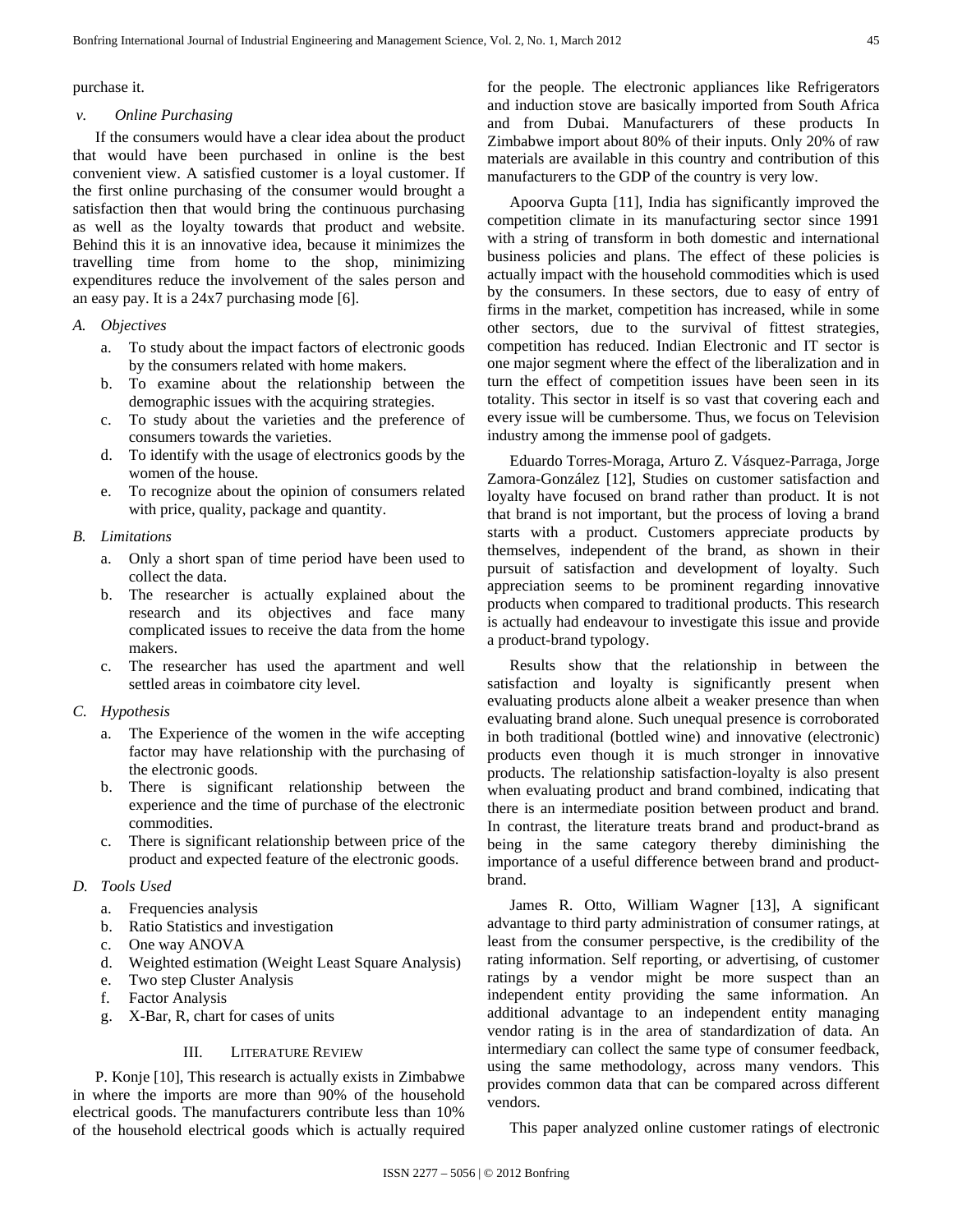goods e-tailers to develop neural network and multiple regression models that predict, with good accuracy, customer Overall Satisfaction ratings based on user ratings of Customer Service, Delivery, Ease of Purchase, Price, and Shipping Options. These models can be used to support management decisions on how to apportion investments across these different factors. An important area for future research would be to evaluate the stability of the models (how much they may change) over time.

In [14], Working with a platform like Pay Loadz makes it even easier to sell downloads and receive payments through PayPal**.** Digital goods are easily sold online, but how do one accept payments and deliver the media? PayPal allows for a low-cost and easy way to collect payments from your customers, but does not have any delivery mechanism or secure means of protecting your items from unauthorized downloads.

That is where Pay Loadz comes in. Our system interfaces with Pay Pal to secure your digital good and only to provide access to those paying customers. Pay Pal offers digital good sales protection for both the buyer and the seller which helps reduce the risk of fraud and charge backs. The Pay Loadz system ensures delivery of your product to your customers which also prevents charge backs while minimizing fraud.

#### IV. EXPERIENCE OF THE CUSTOMER

Experiences of the customer have been even given more importance by the sellers or manufacturers. Because, the more experience of a customer will cause for more expectation. On the other side these expectations must be fulfill by the manufacturer by their valuable production [6]. In the purchasing of the consumer electronic goods, this experience will help a person to buy a good which is better in quality and durability.

- $H<sub>0</sub>$ : The Experience of the women in the wife accepting factor doesn't have any relationship with the purchasing of the electronic goods.
- $H_1$ : The Experience of the women in the wife accepting factor may have relationship with the purchasing of the electronic goods.

## Experience

#### Table of Frequencies

#### Table 1: Experience of the Customer

| Years   |                | Frequency |       | Percent Valid Percent | Cumulative<br>Percent |
|---------|----------------|-----------|-------|-----------------------|-----------------------|
|         | 1              | 6         | 5.2   | 6.0                   | 6.0                   |
|         | 2              | 10        | 8.6   | 10.0                  | 16.0                  |
|         | 3              | 32        | 27.6  | 32.0                  | 48.0                  |
| Valid   | 4              | 36        | 31.0  | 36.0                  | 84.0                  |
|         | 5 and<br>above | 16        | 13.8  | 16.0                  | 100.0                 |
|         | Total          | 100       | 86.2  | 100.0                 |                       |
| Missing | System         | 16        | 13.8  |                       |                       |
|         | Total          | 116       | 100.0 |                       |                       |

#### • *Inference*

From the above frequency table the numbers of years of experience of the women under the wife accepting factors have been given. In the nearly 84 percentage of the customers (Wife) who are all having more than four years of experience. They are all purchasing or referring electronic goods to their neighbours is because of their experience. Even one year of experience with these electronic goods may give a lot of exposure on operating that [4]. So hence here the alternative hypothesis is accepted because the null hypothesis is getting rejected. More strategies can be framed by the consumers on purchasing of the electronic goods is only by the way of experience.

#### V. TIME OF PURCHASE RELATED WITH EXPERIENCE

It is an expression based analysis. The researcher absolutely wants to know about the significant relation in between the time of purchase and the experience. Based on these conditions a case processing summary has been here to analyse the relationship. The purchase experience could have been caught on the time of the product to be purchased. May be it is a traditional sense, but really helpful for the wife of a family for the right product at the right time [5].

- $H<sub>0</sub>$ : There is no significant relationship between the Experience and time of purchase of electronic commodities.
- $H_1$ : There is significant relationship between the experience and the time of purchase of the electronic commodities.

#### Ratio Statistics

#### Case Processing Summary

# Table 2: Relationship between Time of Purchase and Experience

|          |                                    | Count | Percent |
|----------|------------------------------------|-------|---------|
|          | During Offer                       | 36    | 36.0%   |
|          | <b>Festival Season</b>             | 38    | 38.0%   |
| Time of  | Exchange mela                      | 16    | 16.0%   |
| Purchase | <b>Exhibition Price</b><br>season  | 6     | 6.0%    |
|          | According to the<br>available cash | 4     | 4.0%    |
|          | Overall                            | 100   | 100.0%  |
| Excluded |                                    | 16    |         |
|          | Total                              | 116   |         |

# • *Inference*

During offer and festival season the sellers might reduce the price of electronic goods. In that time there could be more varieties also [10]. The wife of the family is not only looking for the better product but also purchase the same one in an economic condition. In such a case the offer period and festival season are the major expected time for the purchasing the electronic commodity [7]. The alternative hypothesis here is accepted. For example the price of Air condition in the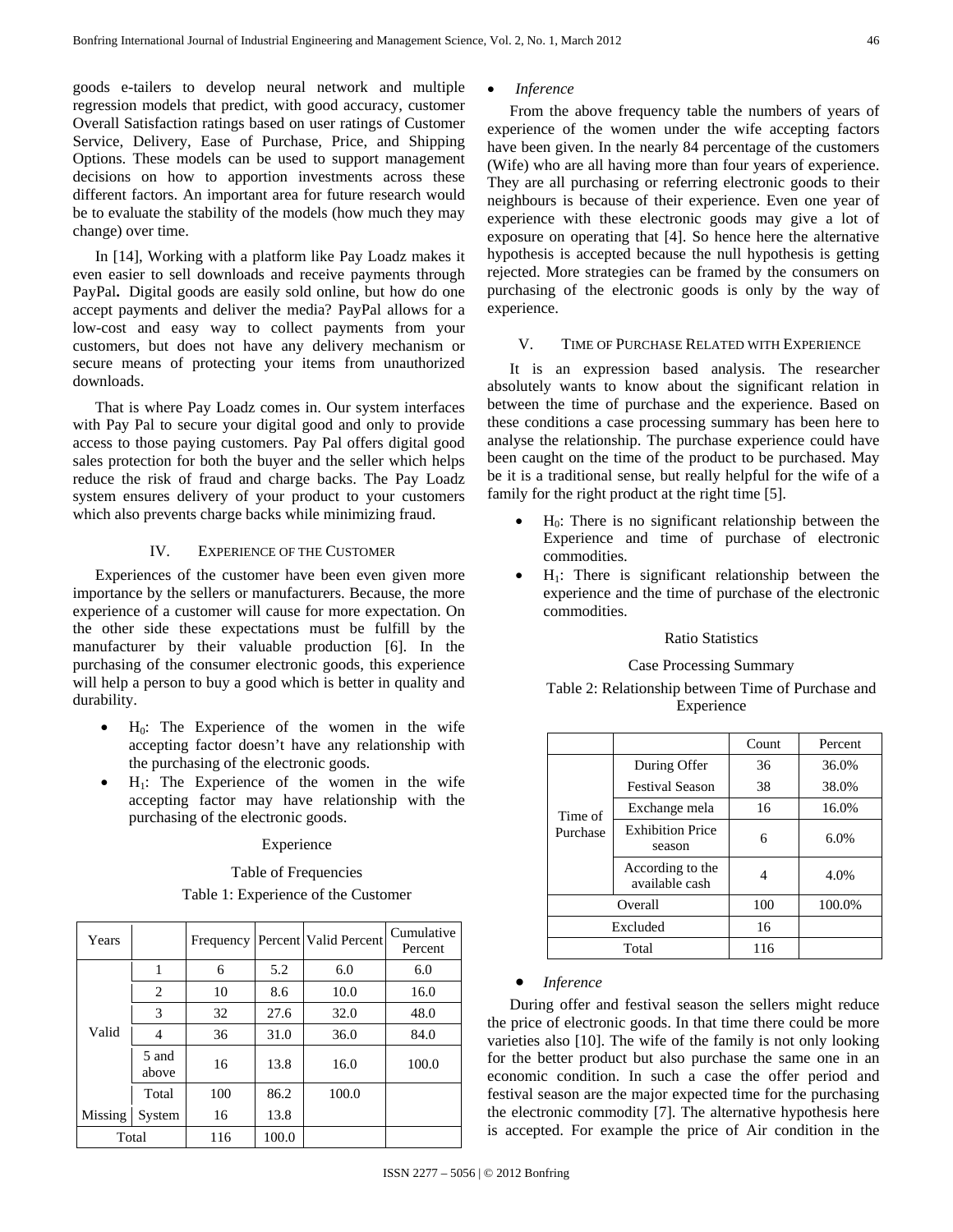summer season would be very high, at the same time in the winter season it would be low. So the later time, is the preference of the lady to avail the good.

Table 3: Consumers Income and Experience on Purchasing

Ratio Statistics for Income / Experience

| Group                              | Price<br>Related | Coefficient of | Coefficient of<br>Variation |  |
|------------------------------------|------------------|----------------|-----------------------------|--|
|                                    | Differential     | Dispersion     | Median<br>Centered          |  |
| During Offer                       | 1.025            | .456           | 62.2%                       |  |
| <b>Festival Season</b>             | 1.350            | .811           | 138.3%                      |  |
| Exchange mela                      | 1.329            | .633           | 115.4%                      |  |
| <b>Exhibition Price</b><br>season  | 1.039            | .200           | 32.2%                       |  |
| According to the<br>available cash | 1.000            | .200           | 23.1%                       |  |
| Overall                            | 1.231            | .626           | 114.9%                      |  |

From the above table, it is understood by the researcher that the income of the family is inevitable for the survey on day to day basis. The co-efficient of the variable says that the exchange mela of electronic goods, utilized by the consumers very well. Because city like Coimbatore is having the pool of electronic goods. One consumer gets the products from very low price to very high price.

The people of this city want to update the electronic good according to fashion and convenience. But, the outdated products cannot be retained. So they go for exchange it. For all the goods exchange is not possible. For example: - Iron box, Electric cooker, Laptop with outdated version of features [7]. But for some commodities like mobile phone, there would be 365 days exchange. But, for many people the income is very low, so they save the money for the future purchasing and wait for the best model.

#### VI. RELATIONSHIP BETWEEN PRICE AND FEATURE

The women of the family are more price sensitive. Because she does have more financial commitments. Beyond this, the nick name of the wife in the home has been called as finance minister for the home [9]. Because, she puts the budget, maintain that, retain some amount for savings and investment and more. The researcher wants to know about the above mentioned statements by using one way ANOVA.

- $H<sub>0</sub>$ : There is no significant relationship between price of the product and expected feature of the electronic goods.
- $H_1$ : There is significant relationship between price of the product and expected feature of the electronic goods.
- *Inference*

The significance is less than 0.05. Hence, the null hypothesis is accepted. From the below table, it is understood that the features of the products will be given more importance. For example, a fully automated washing machine contains more and more feature which gives the convenience to the wife in her busy schedule. But the price of the fully automated washing machine is more [3] [4]. In this case, the customer is expecting the comfortable of the product not the price. On the other hand, based on the customer interest the retailers are reducing the price in the name of offer.

Table 4: Relationship between Price and Feature of Products

One way ANOVA

| Expected<br>Features     | Sum of<br>Squares | df | Mean<br>Square | F     | Sig. |
|--------------------------|-------------------|----|----------------|-------|------|
| <b>Between</b><br>Groups | 141.917           | 3  | 47.306         | 6.616 | .000 |
| Within<br>Groups         | 686.443           | 96 | 7.150          |       |      |
| Total                    | 828.360           | 99 |                |       |      |

# *A. Design, Brand, Quality*

It is not so easy that which brand should be highlighted to the customers for their selection. But the idea of the customer especially the housewife does not only focus to the brand but also to the design and quality. Quality is the passion and this spirit has lent them a cutting edge to predominate in the segment across the world [8]. This idea is actually brought the sense to the researcher to analyse how a design, brand and quality. It will help to identify how the electronic goods manufacturers actually designs a new product to the customers

Table 5: Weighted Least Squares Analysis (Price and Features)

| Log-Likelihood Values |        |            |  |  |
|-----------------------|--------|------------|--|--|
|                       | $-2$   | $-129.425$ |  |  |
|                       | $-1.5$ | $-126.761$ |  |  |
|                       | $-1$   | $-125.316$ |  |  |
|                       | $-0.5$ | $-1.251E2$ |  |  |
| Power                 | 0      | $-126.276$ |  |  |
|                       | 0.5    | $-128.813$ |  |  |
|                       | 1      | $-132.820$ |  |  |
|                       | 1.5    | $-138.365$ |  |  |
|                       | 2      | $-145.502$ |  |  |

# • *Inference*

From the above the above table the log likelihood values have analyzed the power of choices of consumers (wife of the family) towards the design of the product. The design as per their expectations and convenience will give more suitable chance to purchase. On the other hand the ladies in the home will always think about the spacious positions of products and added value of decoration. In this condition they are giving importance for the design and the shape would also be included with that [6]. Personal computer with printer for example, they manage with a compact computer table. Beyond this, the Laptops are the better choice and they replace the desktop for a spacious perception.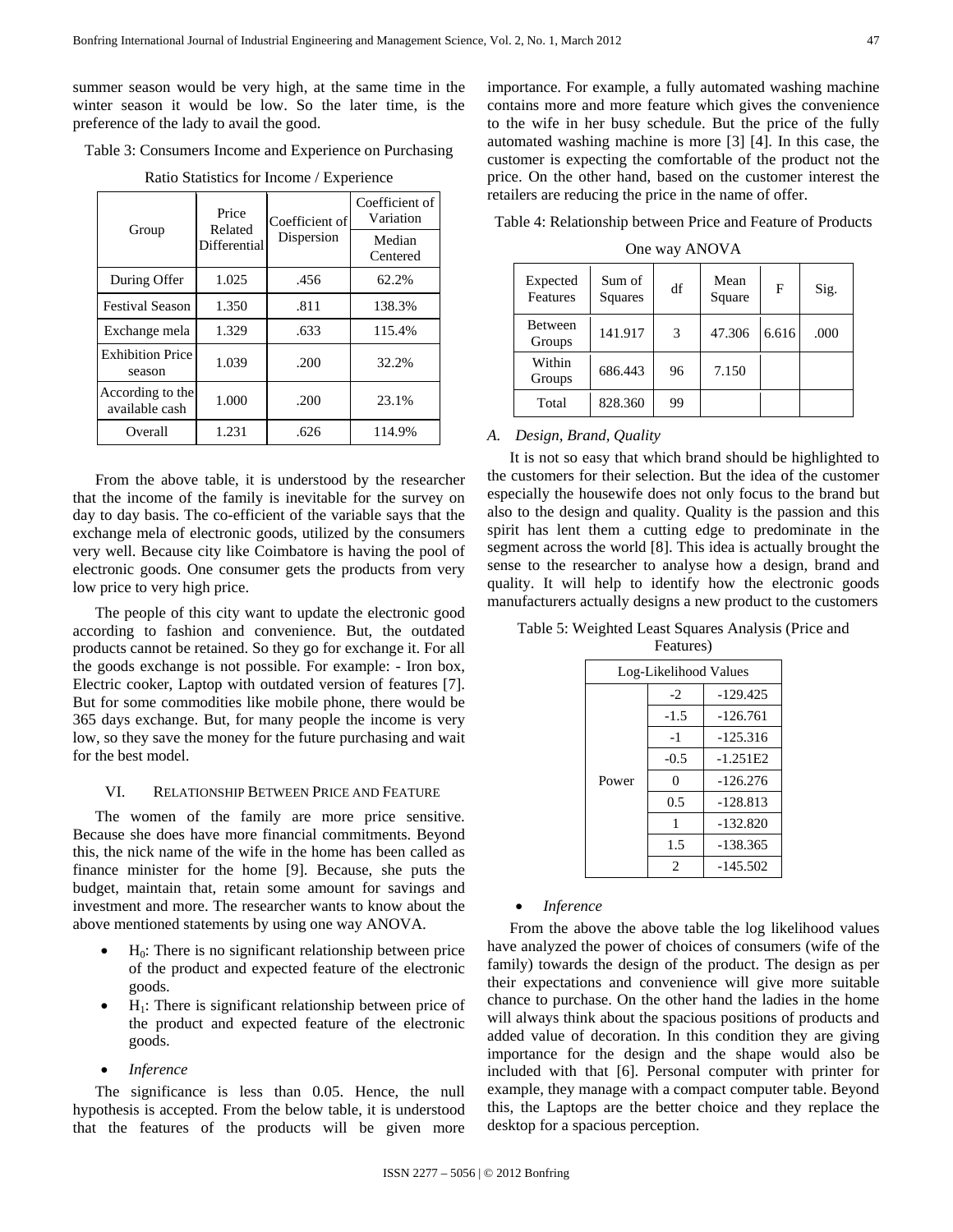| racio of riodaet Besign and Brand |             |                   |  |  |  |
|-----------------------------------|-------------|-------------------|--|--|--|
| <b>Model Description</b>          |             |                   |  |  |  |
| Design<br>Dependent Variable      |             |                   |  |  |  |
| Independent Variables             |             | <b>BrandImage</b> |  |  |  |
|                                   | Source      | Quality           |  |  |  |
| Weight                            | Power Value | $-.500$           |  |  |  |

Table 6: Product Design and Brand

New models are always welcomed by the ladies by its attraction, price and design. The updated version in the electronic goods is always facilitating the consumers on their process of work in day to day life styles [5]. And definitely, the model gives convenience in usage of the electronic good. Kitchen laptop (induction stove) for example, it not only make the consumers pretty but also replenish the enjoyment in the kitchen.

Table 7: Multiple Regression for Design and Brand

| Multiple R                    | .129       |
|-------------------------------|------------|
| R Square                      | .017       |
| <b>Adjusted R Square</b>      | .007       |
| Std. Error of the Estimate    | 1.044      |
| Log-likelihood Function Value | $-125.134$ |

Table 8: Brand Equity with design and Model ANOVA

| ANUVA      |                   |    |                |       |      |  |  |
|------------|-------------------|----|----------------|-------|------|--|--|
|            | Sum of<br>Squares | df | Mean<br>Square | F     | Sig. |  |  |
| Regression | 1.811             |    | 1.811          | 1.661 | .201 |  |  |
| Residual   | 106.878           | 98 | 1.091          |       |      |  |  |
| Total      | 108.689           | 99 |                |       |      |  |  |

# • *Inference*

The R value and the Regression shows that the average number of consumers who prefer the electronic goods by having the analyze of the design, model, brand and quality. Because, brand is always enrich the product for its better sale and consumption. Brand gives the proud for the consumer for the loving the commodities [7]. Without the brand, nothing to be notified as gallant. This is more prevalent that the image of the house would be more plenteous.

- $H<sub>0</sub>$ : There is no significant relationship between the quality with the design and brand.
- $H_1$ . There is significant relationship between the quality with the design and brand.

| Coefficients      |                                                                |               |         |               |          |      |  |
|-------------------|----------------------------------------------------------------|---------------|---------|---------------|----------|------|--|
|                   | Unstandardized<br>Standardized<br>Coefficients<br>Coefficients |               |         |               |          |      |  |
|                   | B                                                              | Std.<br>Error | Beta    | Std.<br>Error | t        | Sig. |  |
| (Constant)        | 2.326                                                          | .224          |         |               | 10.365   | .000 |  |
| <b>BrandImage</b> | $-.113$                                                        | .087          | $-.129$ | .100          | $-1.289$ | .201 |  |

Table 9: Brand Image of Consumer Perception

# • *Inference*

From the above table, the significance of the brand image in more than .05. Hence null hypothesis is rejected, Here the alternative hypothesis becomes worked out. Because, the consumers will always compare the design, quality and brand frequently especially for the electronic products. In this case, the retailers' or salesman opinion will play a major role. Because, they will suggest suitable things to the customers according to the customers' choices or preferences. The best brand image is also required for the retailers or sellers and even to manufacturers, for better sales.

#### *B. Guarantee, Warrantee, Situation of Claim*

Many Consumers are having awareness about guarantee and warrantee especially to the electronic goods [9]. Because, any damage occurs, this category would help to renew the spare parts and the entire product.

Table 10: Preference towards Guarantee, warrantee and Claim

|                       |          | N   | $%$ of<br>Combined | $%$ of<br>Total |
|-----------------------|----------|-----|--------------------|-----------------|
|                       |          | 32  | 32.0%              | 27.6%           |
| Cluster               | 2        | 18  | 18.0%              | 15.5%           |
|                       | 3        | 24  | 24.0%              | 20.7%           |
|                       |          | 26  | 26.0%              | 22.4%           |
|                       | Combined | 100 | 100.0%             | 86.2%           |
| <b>Excluded Cases</b> |          | 16  |                    | 13.8%           |
| Total                 |          | 116 |                    | 100.0%          |
|                       |          |     |                    |                 |

#### Cluster Distribution

| Table 11: Cluster Analysis for Warrantee Related with the |
|-----------------------------------------------------------|
| <b>Situation</b>                                          |

| Centroids |                           |                           |         |  |  |  |
|-----------|---------------------------|---------------------------|---------|--|--|--|
|           | <b>SituationWarrantee</b> |                           |         |  |  |  |
|           |                           | Std.<br>Mean<br>Deviation |         |  |  |  |
| Cluster   |                           | 3.1875                    | 1.20315 |  |  |  |
|           | $\mathfrak{D}$            | 2.7778                    | 1.26284 |  |  |  |
|           | 3                         | 3.2500                    | 1.56733 |  |  |  |
|           |                           | 4.2308                    | 1.06987 |  |  |  |
|           | Combined                  | 3.4000                    | 1.36330 |  |  |  |

## • *Inference*

People may impressed about the presentation of the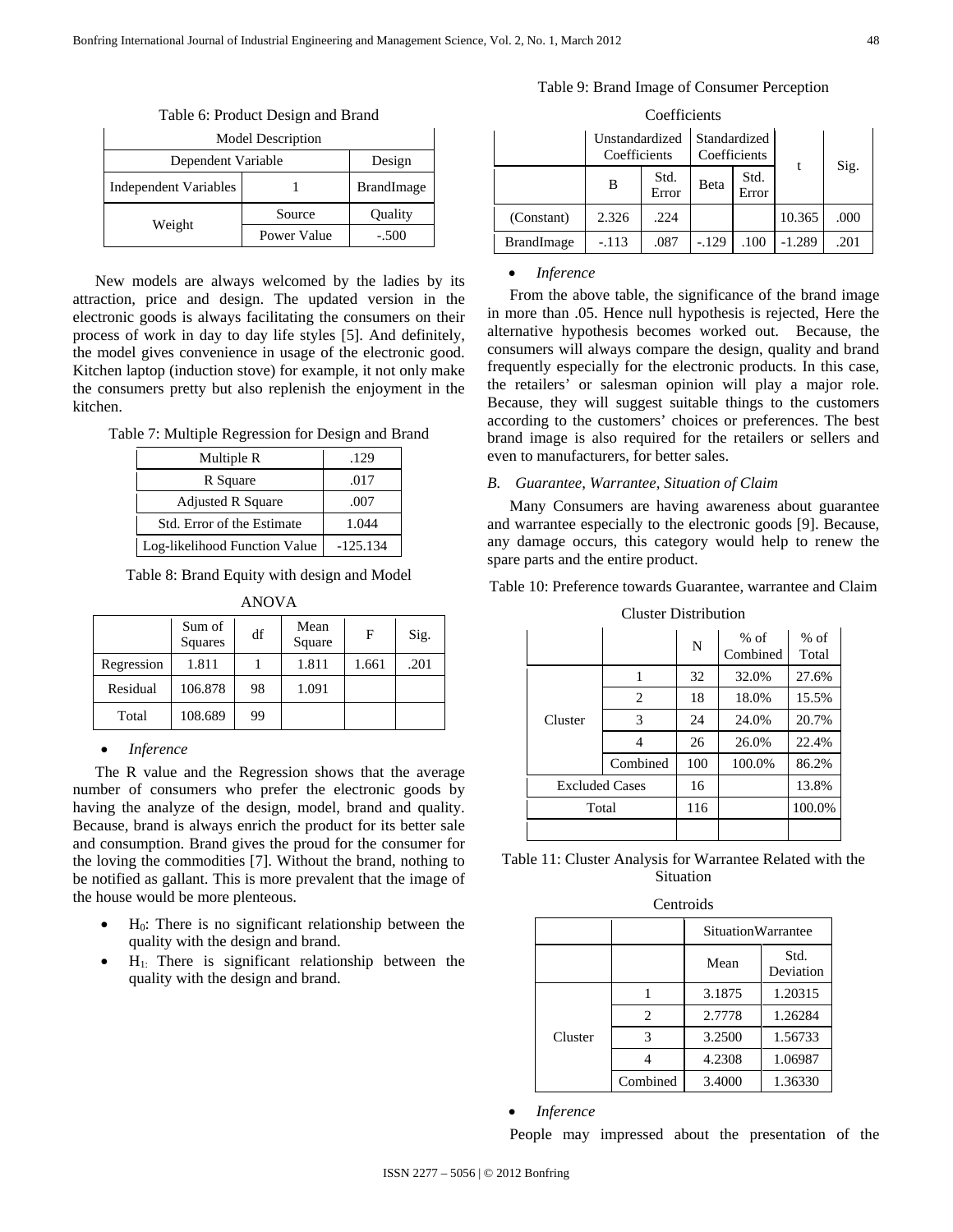product but also they impressed with the services that bounded with the product. In this aspect the researches have analyzed the specific service which is commonly known as Guarantee, Warrantee of the products. Because it is a promise what the manufacturers are giving to the customers.

Washing machine for example, the sellers have given three years to five years warrantee where the consumers psychologically impacted with the thoughts of customers. In the producers side they have to be lead their position in competition. In such situation a product like Nokia has given a minimum of one year warrantee to all its mobile, and in addition they have extended the free servicing charge for their mobile phones, by introducing some additional charges. It is a tenet of marketing [2].

|         |                | <b>Highly Satisfied</b> |         | Satisfied |         | Neither Satisfied Nor<br>Dissatisfied |         | Dissatisfied |         | <b>Highly Dissatisfied</b> |         |
|---------|----------------|-------------------------|---------|-----------|---------|---------------------------------------|---------|--------------|---------|----------------------------|---------|
|         |                | Frequency               | Percent | Frequency | Percent | Frequency                             | Percent | Frequency    | Percent | Frequency                  | Percent |
|         |                | $\Omega$                | .0%     | 32        | 100.0%  | $\Omega$                              | .0%     | $\Omega$     | .0%     | $\theta$                   | .0%     |
|         | 2              | 18                      | 100.0%  | $\Omega$  | .0%     | $\Omega$                              | .0%     | $\Omega$     | .0%     | $\theta$                   | .0%     |
| Cluster | 3              | $\Omega$                | .0%     | $\Omega$  | .0%     | $\Omega$                              | .0%     | 18           | 100.0%  | 6                          | 100.0%  |
|         | $\overline{4}$ | $\Omega$                | .0%     | $\Omega$  | .0%     | 26                                    | 100.0%  | $\Omega$     | .0%     | $\theta$                   | $.0\%$  |
|         | Combined       | 18                      | 100.0%  | 32        | 100.0%  | 26                                    | 100.0%  | 18           | 100.0%  | 6                          | 100.0%  |

# Table 12: Customer Opinion towards Guarantee and Warrantee GuranteeWarantee

#### • *Inference*

According to the recommendations of many researches, people are keen about products with warrantee and recently 50% market share is what Finnish mobile handset maker Nokia said it is targeting in India on the back of innovative products, services and content within 2012. The company is banking on its newly unveiled mid-end phones from the 'Asha' series priced between Rs. 4,100 and Rs. 8,000 and other smart phones, including the new two Lumia models with Windows OS tagged at about Rs. 29,000 and Rs.19,000 respectively.

#### VII. TECHNICAL DETAILS, BRAND IMAGE, COMFORTABLE

The wife of the family actually knows the best. Today marketers and producers cannot compel customers to do things that they do not want to-do. Customers must be informed with the technical details about the electronic item which they are purchasing. Because the later version has to be operated by the ladies in the home very confidently [4] [7]. The surefooted approach increase the freedom and comfortable in operating the highly defined items. In this view the researcher had an idea to analyse the customers' knowledge in technical details and how the brand image would bring the solid sense to the customers.

|  |  | Table 13: Comfortable on Commodities |  |
|--|--|--------------------------------------|--|
|--|--|--------------------------------------|--|

| Communalities |  |
|---------------|--|
|               |  |

|                         | Initial | Extraction |  |
|-------------------------|---------|------------|--|
| <b>TechnicalDetails</b> | 1.000   | .569       |  |
| <b>BrandImage</b>       | 1.000   | .388       |  |
| Comfortable             | 1.000   | 611        |  |

# VIII. EXTRACTION METHOD: PRINCIPAL COMPONENT ANALYSIS.

- *A. Only Cases for which Recent Modification = Highly Agree are used in the Analysis Phase.*
- *Inference*

We understood from the above table the extraction in the factor analysis for technical details and the comfortable that the wife is made with the value drive in her day to day life. If the sellers have an idea about the customer centric approach then it would be a great success, because consumers (the wife of the home) appraised for the better passion that they emotionalized with [8] [6] [4]. However, the brand image is caused by the brand awareness and this would encourage and pull the customers towards purchasing of commodities.

#### Table 14: Brand Awareness

#### Total Variance Explained

| Compo |           | Initial Eigen values |                    | <b>Extraction Sums of Squared</b><br>Loadings |                    |                    |  |
|-------|-----------|----------------------|--------------------|-----------------------------------------------|--------------------|--------------------|--|
| nent  | Total     | $%$ of<br>Variance   | Cumulative<br>$\%$ | Total                                         | $%$ of<br>Variance | Cumulative<br>$\%$ |  |
|       | 1.56<br>8 | 52.282               | 52.282             | 1.568                                         | 52.282             | 52.282             |  |
| 2     | .817      | 27.232               | 79.514             |                                               |                    |                    |  |
| 3     | .615      | 20.486               | 100.000            |                                               |                    |                    |  |

Component Matrix a,b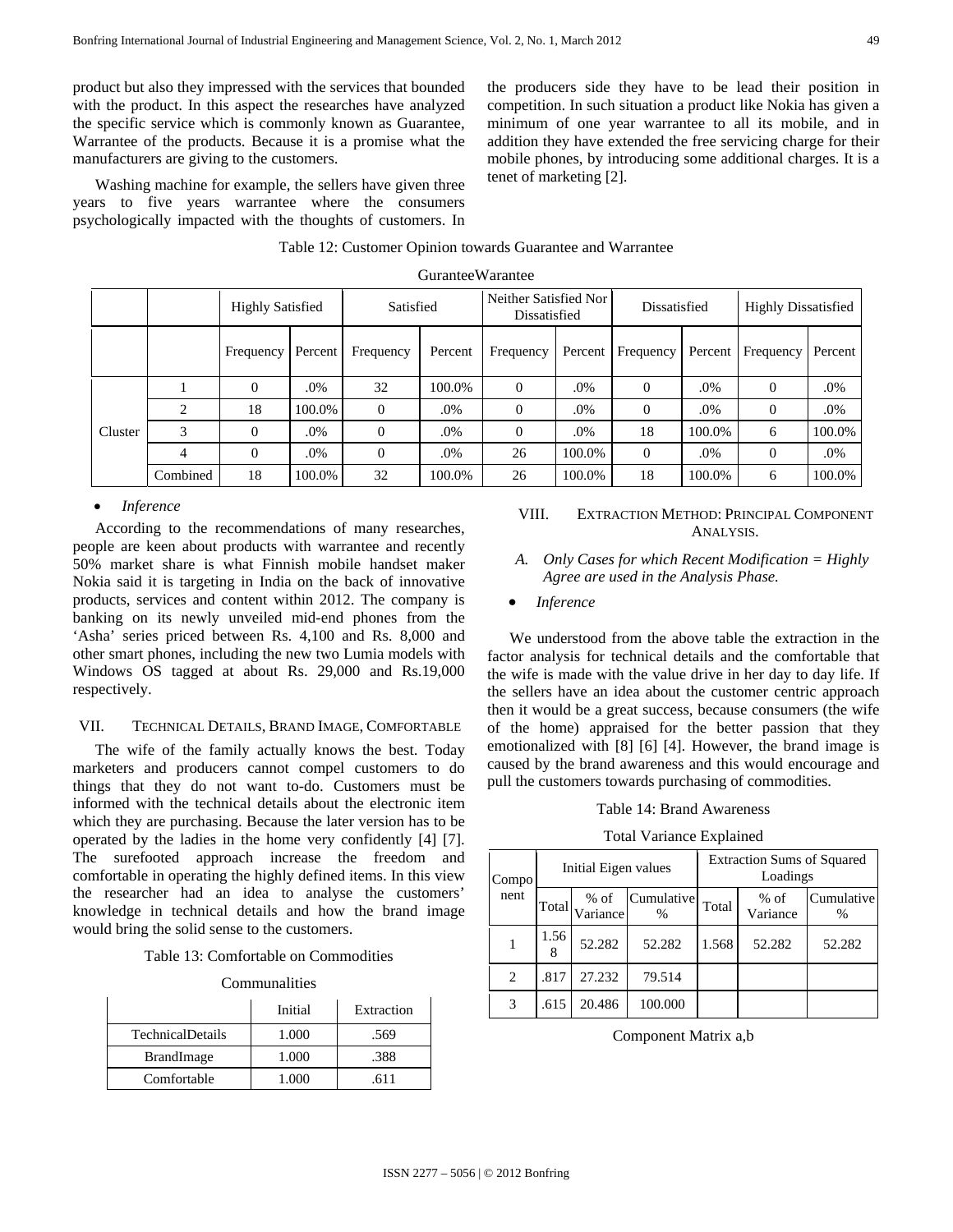Table 15: Brand Image and Comfortable

|                         | Component |
|-------------------------|-----------|
|                         |           |
| <b>TechnicalDetails</b> | $-.754$   |
| <b>BrandImage</b>       | .623      |
| Comfortable             | .782      |

The consumer develops a set of brand belief about where each brand stands on each attribute. The set of belief about a brand make up the brand image. The consumer's brand image will vary with his or her experiences as filtered by the effects of selective perception. Brands vary in the amount of power and value they have in the market place. At one extreme are brands that are not known by more buyers. Then there are brands for which buyers have a fairly high degree of brand awareness. Beyond this are brands with a high degree of brand acceptability.

# • *Inference*

The comfortable for an electronic good is very essential for ladies who consume it frequently. For example, a fully automated washing machine would do all the functions from the on button to the completion of the work. So in the mid time the wife of the family doesn't essential to concentrate on washing works. She would attend other works to finish it as much as speedy.

If the wife plays role as a home maker a full automated electronic good will give much comfortable, and for a working lady it would helpful and assist to complete the morning works according to the expectation. There is no denial of the fact that the future belongs to the electronics goods and the eyes of the Wife of the family are now towards that. Beyond this, the brand image would fulfill the categorization of the electronic product and it aspirant and lifestyle. Because, today the trend is having dramatic change. However, the consumers have their own choices in these electronic goods. For example, mobile phones.

# IX. PLANNING TO PURCHASE

A life style is a person's pattern of living in the world as expressed in activities, interests, and opinions. Marketers search for relationships between their products and life style groups. In the case of mobile phone, model, price and offers are all the key identification of consumer that they would go for better choices. However, cell phone market is a highly competitive market [2] [3]. Technology and product features play a dominant role in case of Indian cell phone market. The consumers always like the technologically superior products. So it is very essential to understand the perception and preference of customers regarding the cell phones in Indian market. Particularly in the case of brand new cell phone manufacturer.

# • *Inference*

The world has changed and today all the persons need some technologically advanced product in their hands. Especially the wife of the family requires those product, not only to enrich the life but also for a provision of material help in their busy schedules. By considering this from the above X bar chart the consumers are considering the quality, latest technology and model in very high level. Price may not be a key concentrate variable to them. Because, they would consider durability as a factor, more than that.

# X. FINDINGS

- 1. The design as per their expectations and convenience will give more suitable chance to purchase.
- 2. On the other hand the ladies in the home will always think about the spacious positions of products and added value of decoration.
- 3. New models are always welcomed by the ladies by its attraction, price and design. The updated versions in the electronic goods are always facilitate the consumers on their process of work in day to day life styles.
- 4. Brand gives the proud for the consumer for the loving the commodities. Without the brand, nothing to be notified as gallant. This is more prevalent that the image of the house would be more plenteous.
- 5. Because, the consumers will always compare the design, quality and brand frequently especially for the electronic products.
- 6. People may impress about the presentation of the product but also they impressed with the services that bounded with the product.
- 7. In this aspect the researches have analyzed the specific service which is commonly known as Guarantee, Warrantee of the products. Because it is a promise what the manufacturers are giving to the customers.
- 8. If the sellers have an idea about the customer centric approach then it would be a great success, because consumers (the wife of the home) appraised for the better passion that they emotionalized with.
- 9. However, the brand image is caused by the brand awareness and this would encourage and pull the customers towards purchasing of commodities.
- 10. The consumer develops a set of brand belief about where each brand stands on each attribute. If the wife plays role as a home maker a full automated electronic good will give much comfortable, and for a working lady it would helpful and assist to complete the morning works according to the expectation.

# XI. SUGGESTIONS AND CONCLUSION

- 1. Companies or producers have to do many research to find out the cognition of ladies who dominates on purchasing.
- 2. Price is still a sensitive issue to them. So the producers must justify an electronic product on its price.
- 3. Now a day products are customized to digital. In this occasion, the idea must be build for better brand image and the quality is also must be checked frequently for a better customer satisfaction.
- 4. A regular communication and announcement of